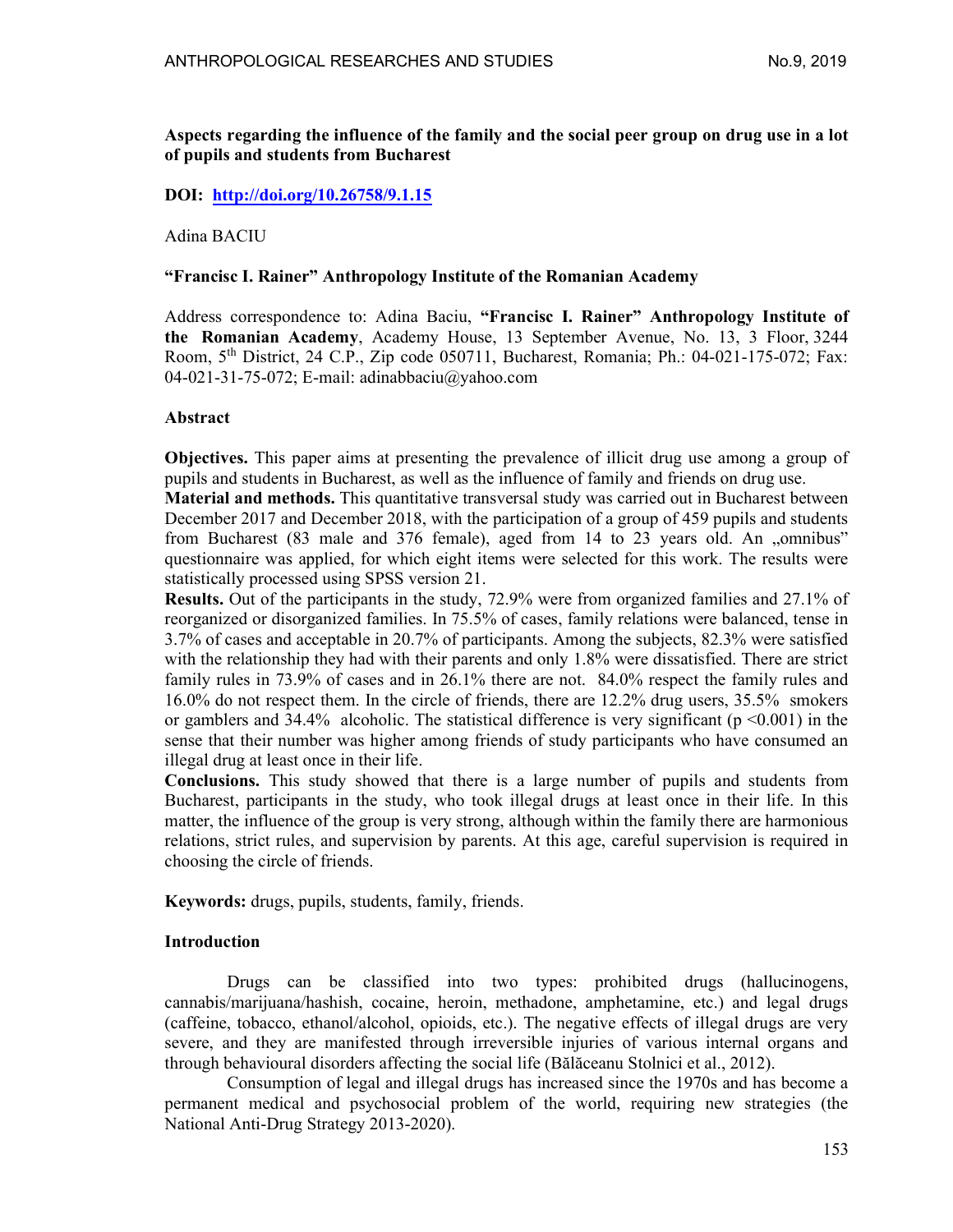According to the European Drug Report, drafted in 2016, one in four European citizens took one time an illegal drug. Thus, one-quarter of the population in the target group, consisting of 88 million people (54.3 million men, 34.8 million women), aged between 15 and 64, tried prohibited substances at least once in their life (European Drugs Report, Trends, and Trends, 2016).

Until 1989, Romania was a transit country, and then it became a drug outlet of drug use. Consumption of illicit drugs has mainly developed in Bucharest, and there is a receptive population to try out drugs, especially heroin (Mihai, 2005).

In Romania, the consumption of any illicit drug shows twice the prevalence among young adults (the age group 15-34 years) compared to those in the general population (15-64 years), but the rates are similar to those found in the school population (16 years). Cannabis is the most consumed drug in our country, although it has the lowest values in Europe (National Report on the Drug Situation 2018).

The objectives of this paper are to present: the prevalence of illicit drug use among a group of pupils and students in Bucharest, as well as the influence of family and friends on drug use.

The hypotheses laid out at the beginning of this study are:

1. If a young person comes from a disorganized family with tense relationships, is dissatisfied with one's parents' relationship, in which one is aggrieved or neglected, such person has greater chances of taking drugs;

2. If a young person has friends that are drug users, such person has greater chances of taking drugs;

3. The family has a greater influence than friends regarding drug use.

#### Material and methods

This transversal quantitative study was carried out in Bucharest between December 2017 and December 2018 with the participation of a group of 459 pupils and students from Bucharest (83 male - 18.1% and 376 female - 81.9%). The age of the volunteers was between 14 and 23 years old (mean age,  $23.47 \pm 9.35$  years). An , omnibus" questionnaire was applied, with several themes, containing 90 items. The questions were both closed and open. In this paper we used eight items that refer to: illegal drug use in the study participant group, family organization, family atmosphere, relationships with parents, rules within the family and how to respect them, the degree of parents' interest in leisure spending by children, and the presence of illicit drug users, alcohol addicted persons, smokers and gamblers in the circle of friends.

The results were statistically processed using the Statistical Package for Social Sciences (SPSS) version 21. The statistical instrument used is the non-parametric Chi-square test.

The addition of the participants in the study is on a voluntary basis, following written, informed and freely expressed consent. The study complied with the ethical norms of scientific research, always according to the principles of anonymity and confidentiality, and the subjects can withdraw at any time in the study. The study was conducted by the Ethics Commission of the Institute of Anthropology, Fr. I. Rainer "of the Romanian Academy, number 890 / 23.11.2017.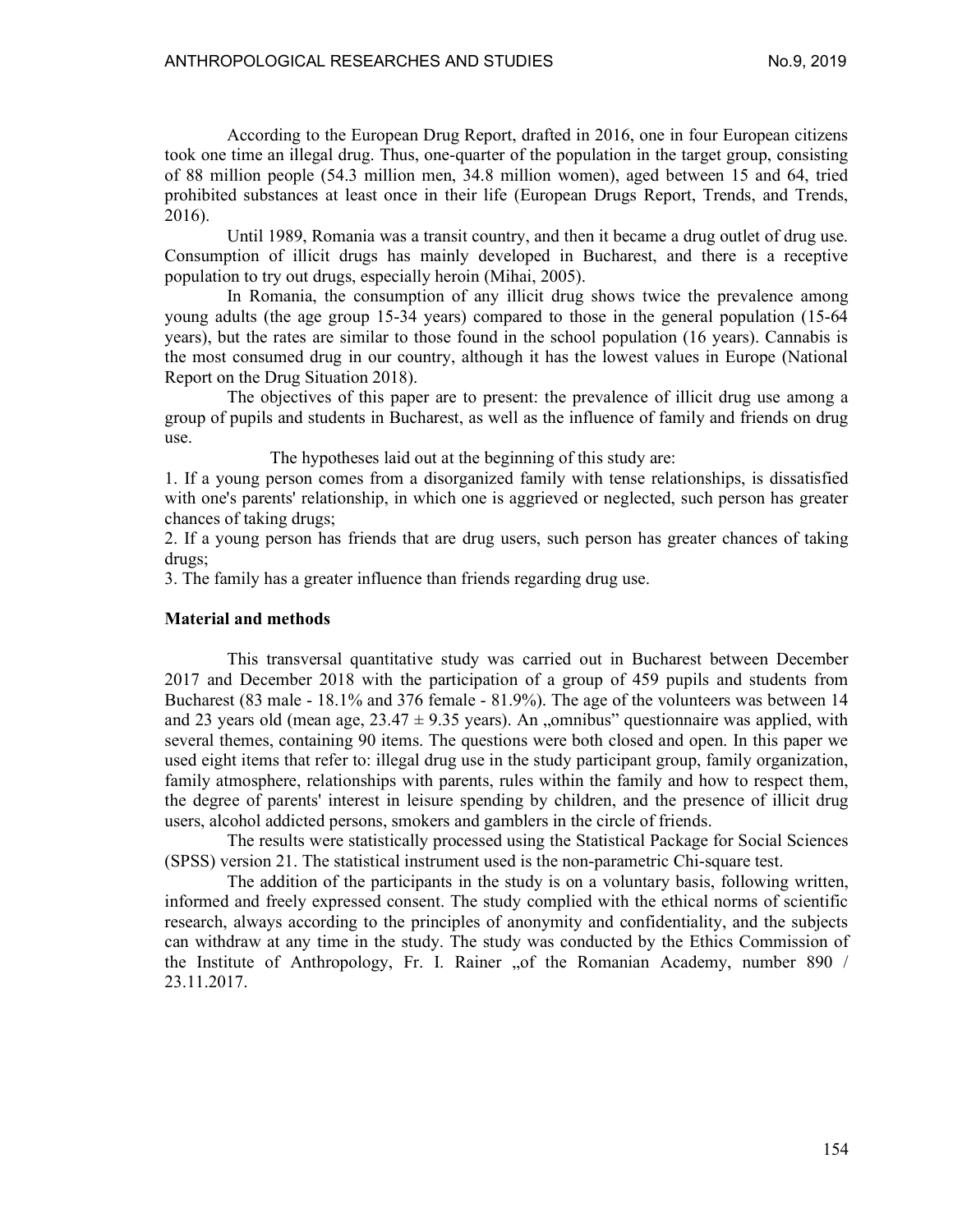# Results

|         |        | $\bullet$<br>Frequency | -     | Valid Percent | Cumulative Percent |
|---------|--------|------------------------|-------|---------------|--------------------|
|         | ves    | 46                     | 8,7   | 10,0          | 10,0               |
| Valid   | no     | 412                    | 78,3  | 90,0          | 100,0              |
|         | Total  | 458                    | 87,1  | 100,0         |                    |
| Missing | System | 68                     | 12,9  |               |                    |
| Total   |        | 526                    | 100,0 |               |                    |

# Table 1. The distribution of the group based on drug use

# Frequencies

### Table 2. The distribution of the group based on gender and drug use

| Have you ever taken drugs? |                        | ves | no | $_{\rm \tau\sigma}$ |
|----------------------------|------------------------|-----|----|---------------------|
|                            | male                   |     |    | ⊿ت                  |
| Gender                     | female                 |     |    |                     |
|                            | $\tau$ <sub>otal</sub> |     |    |                     |

Tables 1 and 2 have demonstrated that one in 10 participants of both genders has consumed drugs, with no significant statistically difference (Pearson Chi-Square =  $0.822$ , p =  $0.365$ ).

|        | Table 3. Distribution of the lot depending on the drug use and the way of organizing the |  |  |  |  |  |  |  |
|--------|------------------------------------------------------------------------------------------|--|--|--|--|--|--|--|
| family |                                                                                          |  |  |  |  |  |  |  |

|                            |             | Total       |                         |     |
|----------------------------|-------------|-------------|-------------------------|-----|
| Have you ever taken drugs? | organized   | reorganized | disorganized            |     |
|                            | (mother and | (a parent   | (single parent,         |     |
|                            | father)     | remarried)  | divorce, death, others) |     |
| ves                        | 28          |             |                         | -44 |
| no                         | 300         |             |                         | 405 |
| Total                      | 328         |             |                         | 449 |

Table 3 revealed that over one-third of users of both genders came from single-parent families or reorganized families where one of the parents had remarried following the divorce or death of the other parent. Concerning drug consumption / non-consumption according to family organization, there was no statistically significant difference (Pearson Chi-Square =  $3.834$ , p = 0.147).

Table 4. Distribution of the batch according to the drug consumption and the family atmosphere

|                            | The family atmosphere is |       |            |       |  |
|----------------------------|--------------------------|-------|------------|-------|--|
| Have you ever taken drugs? | balanced,                |       | acceptable | Total |  |
|                            | harmonious               | tense |            |       |  |
| ves                        |                          |       |            |       |  |
| no                         | 316                      |       |            |       |  |
| Total                      |                          |       | 94         |       |  |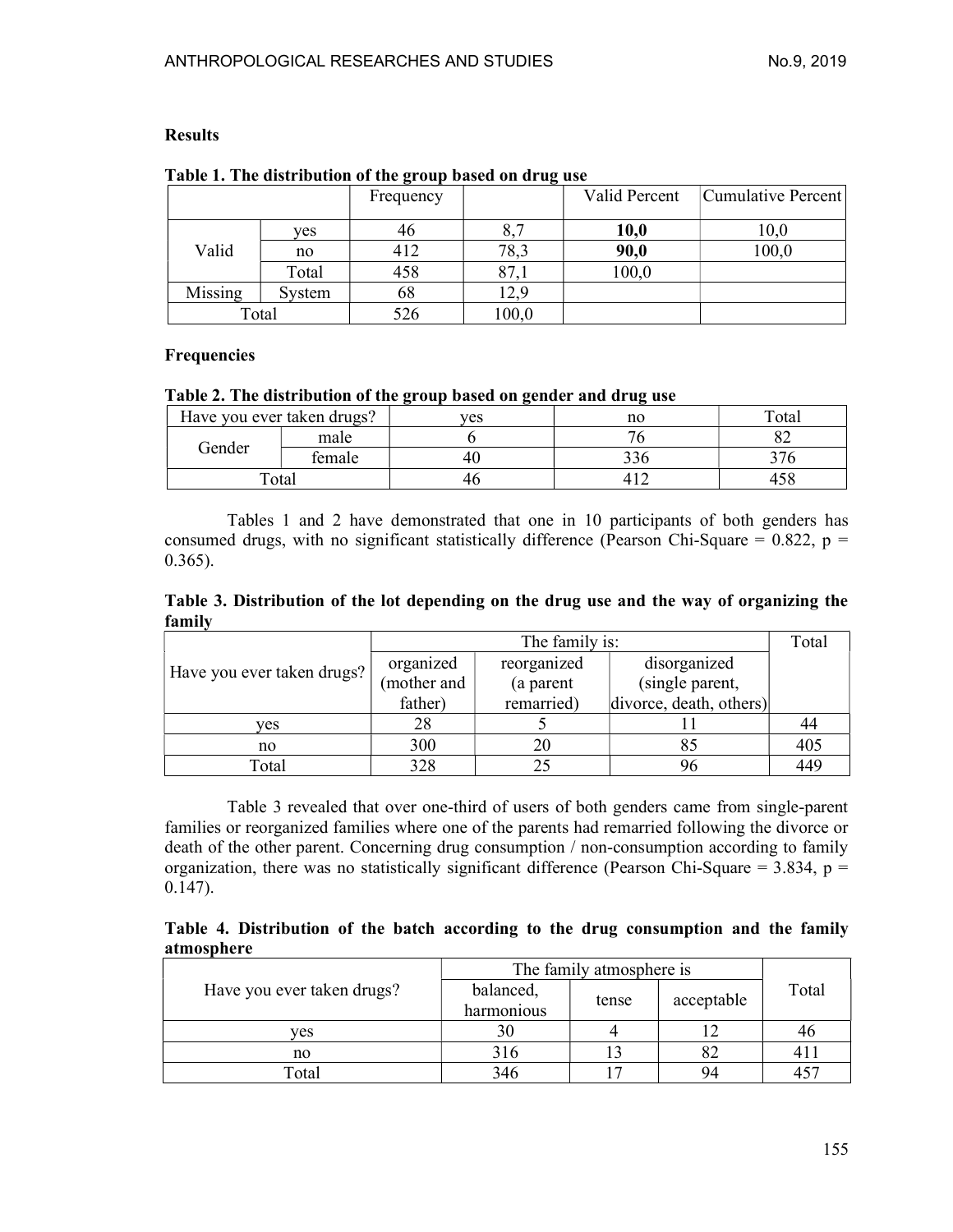Table 4 shows that within the family of most study participants who consumed drugs, the atmosphere was balanced, harmonious, without high tension, and there was no statistically significant difference (Pearson Chi-Square =  $4.905$ , p = 0.086) between those who had consumed drugs and those who have never consumed an illegal drug.

|                            | How satisfied are you with the relationship with your |                  |           |                |       |  |  |  |
|----------------------------|-------------------------------------------------------|------------------|-----------|----------------|-------|--|--|--|
|                            |                                                       | parents          |           |                |       |  |  |  |
| Have you ever taken drugs? |                                                       | nor satisfied    | I'm not   | N <sub>0</sub> | Total |  |  |  |
|                            | satisfied                                             | nor dissatisfied | satisfied | parents        |       |  |  |  |
| ves                        |                                                       |                  |           |                |       |  |  |  |
| no                         | 343                                                   | 49               |           |                | 410   |  |  |  |
| Total                      |                                                       | 59               |           |                |       |  |  |  |

|  | Table 5. Drug distribution and relationship with parents |  |  |  |
|--|----------------------------------------------------------|--|--|--|
|--|----------------------------------------------------------|--|--|--|

Table 5 showed that most of the study participants who consumed illegal drugs were content with their parenting relationships. There was no statistically significant difference (Pearson Chi-Square =  $4.229$ ,  $p = 0.238$ ) in terms of satisfaction with parenting.

| Twore of DTug unit hours in according to an ug use and number |                                                                                              |    |                 |                 |       |       |  |  |  |
|---------------------------------------------------------------|----------------------------------------------------------------------------------------------|----|-----------------|-----------------|-------|-------|--|--|--|
|                                                               | Are there strict rules in the family about what<br>you can do at home and outside the house? |    |                 |                 |       |       |  |  |  |
| Have you ever taken drugs?                                    | Almost<br>always                                                                             |    | Often Sometimes | Almost<br>never | Never | Total |  |  |  |
|                                                               |                                                                                              |    |                 |                 |       |       |  |  |  |
| ves                                                           |                                                                                              |    | 24              |                 |       | 46    |  |  |  |
| no                                                            | 30                                                                                           | 60 | 216             |                 | 95    | 408   |  |  |  |
| Total                                                         | 34                                                                                           | 61 | 240             |                 | 10    | 454   |  |  |  |

Table 6 shows that there were some rules on what study participants were allowed to do at home or outside the home, with no statistically significant difference (Pearson Chi-Square = 7.864,  $p = 0.97$ ) between those who consumed drugs and those who never consumed an illegal drug.

Table 7. Drug distribution according to drug use and compliance with rules within the family

|                            | Do you follow these rules? |                           |     |        |       |       |  |  |
|----------------------------|----------------------------|---------------------------|-----|--------|-------|-------|--|--|
| Have you ever taken drugs? | Almost                     | Often<br><b>Sometimes</b> |     | Almost |       | Total |  |  |
|                            | always                     |                           |     | never  | Never |       |  |  |
| ves                        |                            |                           |     |        |       | 40    |  |  |
| no                         | 129                        | 101                       | 92  |        | 44    | 379   |  |  |
| Total                      | 138                        | 114                       | 100 |        | 52    | 419   |  |  |

Table 7 highlighted that most of the study participants, whether they had consumed illegal drugs at least once in their lifetime or they had not consumed, often respected family rules, and there was no statistically significant difference (Pearson Chi-Square = 4.496,  $p =$ 0.343).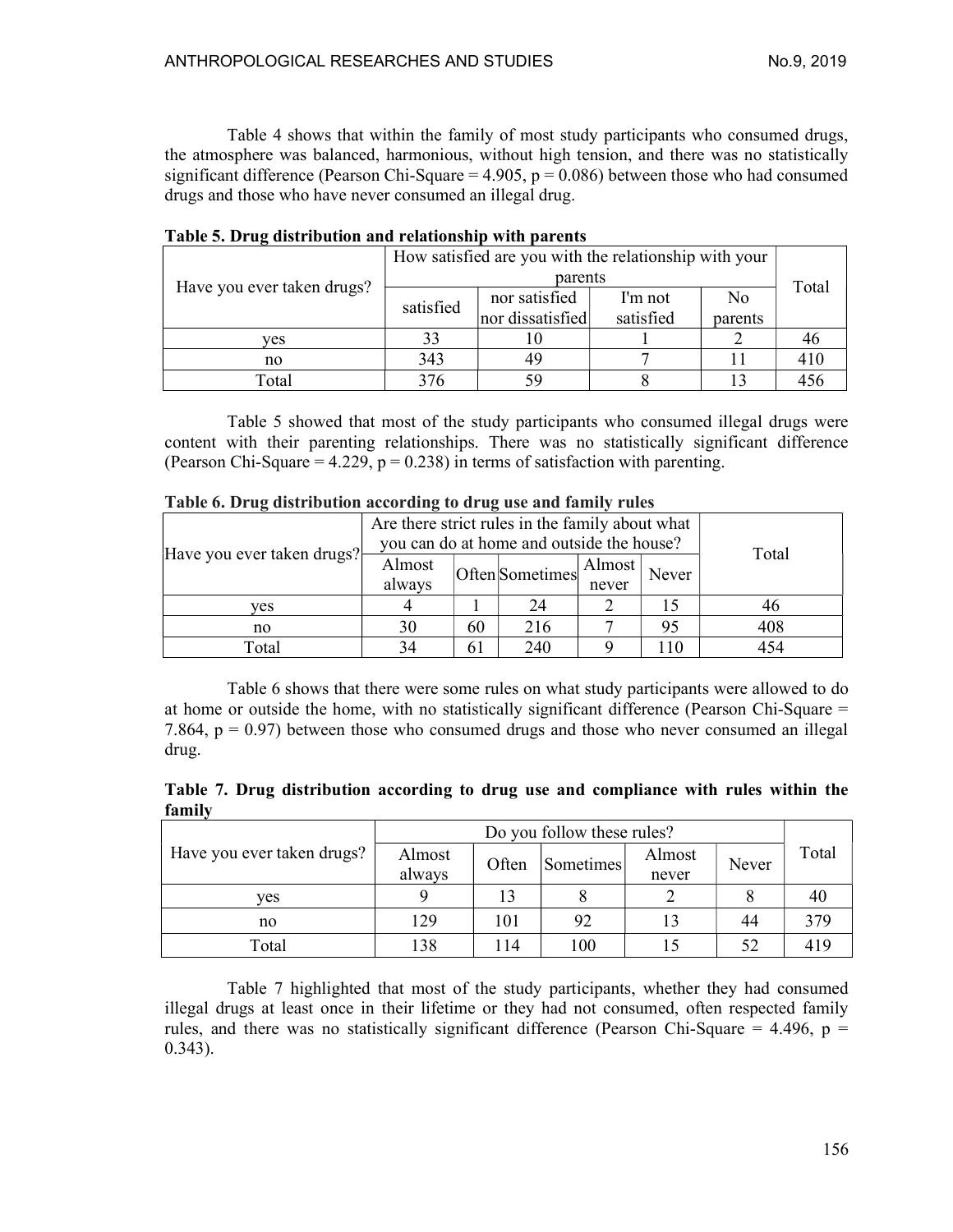| Have you ever taken | Do your parents know where and with whom do you spend | Total |    |                                  |     |
|---------------------|-------------------------------------------------------|-------|----|----------------------------------|-----|
| drugs?              | Almost always                                         | Often |    | Sometimes   Almost never   Never |     |
| ves                 |                                                       |       |    |                                  |     |
| no                  | 239                                                   |       | 70 |                                  | 398 |
| Total               |                                                       |       | 70 |                                  | 447 |

|  |  | Table 8. Drug distribution based on drug use and parental information on leisure time |
|--|--|---------------------------------------------------------------------------------------|
|  |  |                                                                                       |

 From Table 8, it was noted that parents often knew where and with whom their children spent their free time. There was no statistically significant difference (Pearson Chi-Square = 8,199,  $p = 0.085$ ) between those who consumed drugs and those who never consumed an illegal drug.

Table 9. Drug distribution according to drug use in the studied group and the circle of friends

| Have you ever taken drugs? | The circle of friends you have: - Are they drug | Total |             |     |
|----------------------------|-------------------------------------------------|-------|-------------|-----|
|                            | Yes                                             | No    | Do not know |     |
| ves                        |                                                 |       |             | 40  |
| no                         |                                                 | 348   |             | 406 |
| Total                      |                                                 | 369   |             |     |

Table 10. Drug distribution based on drug use and presence of smokers and gamblers in the circle of friends

|                            | The circle of friends you have: - are they heavy<br>smokers or gamble constantly? | Total |             |  |
|----------------------------|-----------------------------------------------------------------------------------|-------|-------------|--|
| Have you ever taken drugs? |                                                                                   |       |             |  |
|                            | Yes                                                                               | No    | Do not know |  |
| ves                        |                                                                                   |       |             |  |
| no                         | 130                                                                               | 247   |             |  |
| Total                      |                                                                                   | າ<ດ   |             |  |

Table 11. Drug distribution according to drug use in the studied group and the presence of alcohol users in the circle of friends

| Have you ever taken drugs? | The circle of friends you have:- Are they alcohol | Total |             |     |
|----------------------------|---------------------------------------------------|-------|-------------|-----|
|                            | ves                                               | no    | do not know |     |
| ves                        | 33                                                |       |             | 40  |
| no                         |                                                   | 250   |             | 404 |
| Total                      | 54                                                | 262   |             | 450 |

Tables 9, 10 and 11 showed that in the case of drug users who consumed illegal drugs, the number of drug and alcohol users, as well as smokers and gamblers in the circle of friends, was higher than those who did not use any illicit drug, the statistical difference being highly significant ( $p \le 0.001$ ).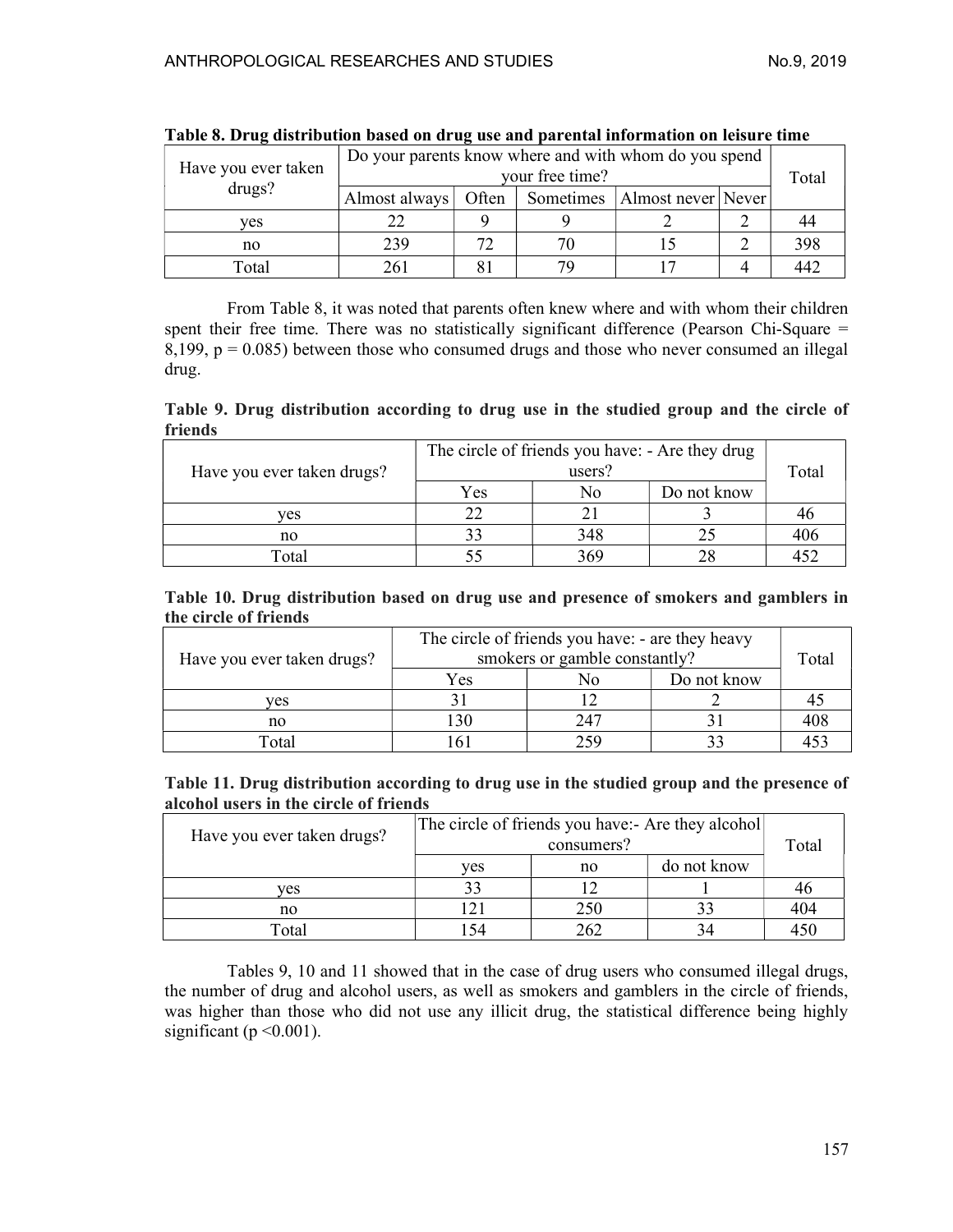#### **Discussions**

This study found that most of the participants who had consumed drugs at least once in their life came from families with a harmonious, balanced, or at least acceptable family atmosphere and were pleased with the relationship that they had with their parents.

There are risk and protection factors of drug use. Risk factors include disorganized families or groups of peers with deviant behaviour. Protective factors include harmonious family relationships, close supervision of children, rules to be respected in the family, parents actively involved in children's activities and problems (Hird et al., 1997). In Romania, empowering families to become involved in children's lives and providing them with positive models is one of the main objectives of public policies in the field of drug abuse prevention in the country (National Report on Drug Situation 2015 Romania New Developments and Trends, REITOX, p. 77), contributing to formation of young people's personality (http://referatreferate.blogspot.ro/2013/02/familia-ca-grup-social.html).

For many participants in the study, there were strict rules on what they were allowed to do at home and outside the house, rules that were most often respected. In an article, Frisher et al. (2007) showed the importance of family cohesion, but especially of parental monitoring and strict discipline rules imposed by parents on drug-related factors.

Also, in most cases, parents knew where and with whom their children spent their free time. The leisure activities are constantly changing according to age (Rada, 2017), during childhood leisure time is often under the supervision of grandparents, who can provide a positive model to children and future adolescents and young people, thus contributing to the strengthening drug protection factors (Rada, 2018).

However, a fairly high percentage of 10% has consumed drugs at least once in a lifetime. Most of them said they smoked cannabis at parties, at concerts, with friends, and the majority of the time out of curiosity. The main causes of drug use are curiosity, the desire to try something new, to experience everything, to increase intellectual performance and even the desire to be modern (Bălăceanu Stolnici et al., 2012).

From the data presented in this paper, more than half of the friends of those who have consumed illegal drugs were drug users, alcohol or smokers or constant gamblers. Thus, one in 10 study participants consumed drugs, often under the influence of the entourage.

In adolescence, the group of peers had great influence (Brown, 1989, apud Morton et al, 2010), often becoming more important than the family (Bălăceanu Stolnici et al., 2012). At this stage in life in the circle of friends, there are common interests and behaviours (Eiser et al., 1991, apud Morton et al., 2010). Frequently, to be accepted in a group of peers, the adolescent will adapt to the group's requirements (Evans, Hersey and Renaud 2006, apud Morton et al, 2010).

Even if the circle of friends or family determines drug use, they are those who have an important role in determining who should quit drug use (Baciu and Pungă, 2017).

As a result of this study, most of the participants came from peer groups in which drug, alcohol, tobacco use was common. If the family and the group of peers had unfavourable influences on the onset of drug abuse amongst the closest, most drug users who sought treatment or turned to drug-related emergency services did so at the urge of the family or friends, according to the National Report on the Drug Situation 2015 Romania presented by the National Anti-drug Agency.

It can be seen from these data that at this age curiosity, the desire to imitate friends are very high and can lead to drug use, even if the young people were supervised, educated and had no family problems.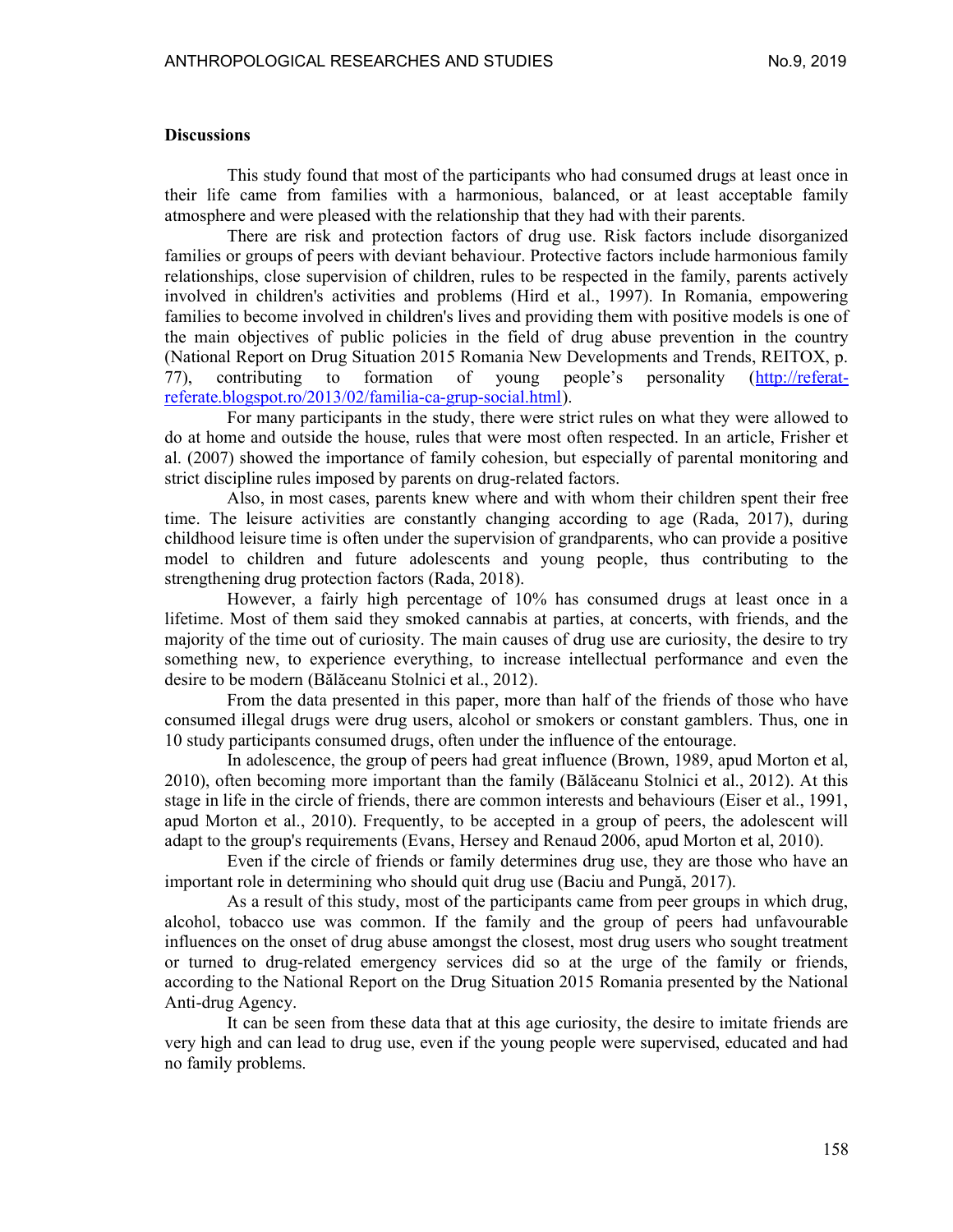#### **Conclusions**

This study showed that among the pupils and students in Bucharest, the number of those who consumed illegal drugs at least once in their life was quite high.

Harmonious family relationships, good relationships with young people who participated in the study, parents' involvement in education by enforcing rules and supervising leisure were factors that determined that 90% of study participants not use illegal drugs at least once in their life.

It has also been demonstrated how strong the influence of the peer group is at this age, and that careful supervision is required in choosing a circle of friends, as well as an open, sincere communication of students and young people with their parents. Both family and friends have major influences on the consumption or non-consumption of illicit drugs.

The high percentage of subjects who took drugs at least once in their life, even if in families with positive models or harmonious relationships with parents, were closely monitored. They have respected most of the time the rules imposed and invalidate the hypothesis from which we started the study, namely that a family with problems determines drug use. We noticed that the example of friends affects the behaviour of adolescents and young people more than that offered by the family. The hypothesis expressed towards a stronger influence of the family rather than that of the friends is denied by the data obtained during this research.

Most of the participants who took drugs have also use due to the influence of friends' example or at their insistence (,,to become a peer,", ,to be cool,", ,to discover cannabis"). This proved the hypothesis formulated on the influence of the peer group on drug use.

It can be said that information on the harmful effects of drugs is absolutely necessary both among young people and among parents. Parents should not neglect this issue and should talk with children in detail, make them understand that it is not just a teenage game. But it can lead to addiction and can have many severe consequences.

### Bibliography

- 1. Baciu, A. and Pungă, A., 2017. Ethical implications of a quantitative study that analyzes the drug consumers from a Bucharest neighborhood, Romanian Journal of Legal Medicine [25], [e-journal] Vol. XXV, 1, pp. 113-119, DOI: 10.4323/rjlm.2017.113, http://www.rjlm.ro/index.php/arhiv/546.
- 2. Bălăceanu Stolnici, C., Papari, C.A., Papari, A., Cozaru, G.C. and Iamandescu, I.-B., 2012. Tentație și dependență (Tentation and addiction). Constanța: Editura Fundației "Andrei Saguna".
- 3. Brown, B.B., 1989. The role of peer groups in adolescents' adjustment to secondary school. In: Berndt TJ, Ladd GW, editors. Peer relationships in child development. New York: Wiley; pp. 188–215 apud Simons-Morton, B., Farhat, 2010.Recent Findings on Peer Group Influences on Adolescent Substance Use. J Prim Prev., [e-journal] 31(4), pp. 191–208. https://doi.org/10.1007/s10935-010-0220-x.
- 4. Eiser, J.R., Morgan, M., Gammage P., Brooks, N. and Kirby, R., 1991. Adolescent health behaviour and similarity-attraction: friends share smoking habits (really), but much else besides. British Journal of Social Psychology, 30, pp. 339–348. [PubMed] apud Simons-Morton, B., Farhat, 2010. Recent Findings on Peer Group Influences on Adolescent Substance Use. *J Prim Prev.*,  $[e$ -journal  $]$  31(4), pp. 191–208. https://doi.org/10.1007/s10935-010-0220-x.
- 5. Evans, W.D., Powers, A., Hersey, J. and Renaud, J., 2006. The influence of social environment and social image on adolescent smoking. Health Psychology. 25:26– 33. [PubMed] apud Simons-Morton, B., Farhat, 2010. Recent Findings on Peer Group